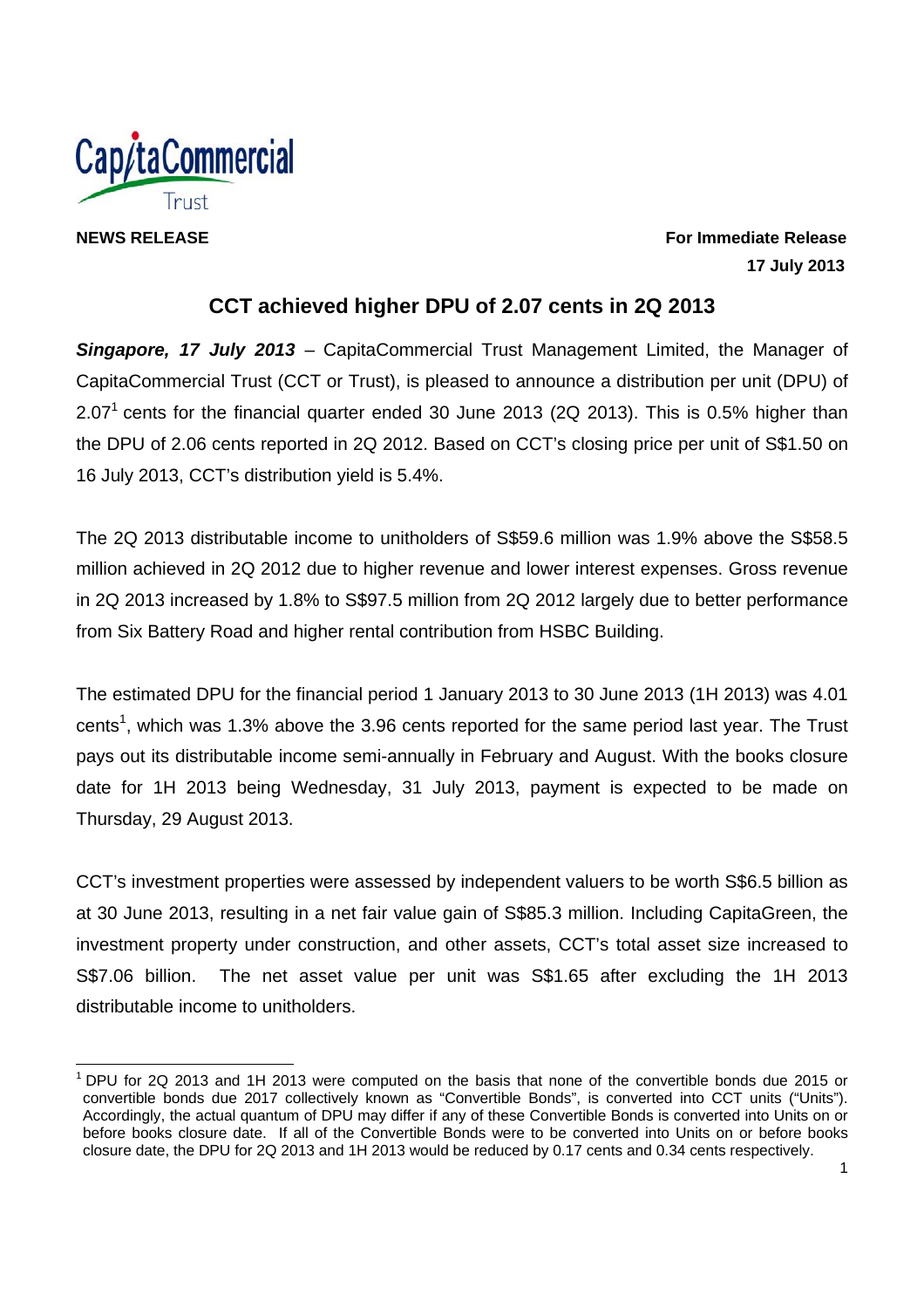The Trust's unaudited Consolidated Financial Statements for 2Q 2013 and 1H 2013 results are available on its website (www.cct.com.sg) and on SGXNet (www.sgx.com).

|                                | 2Q 2013            | 2Q 2012 | Change % | 1H 2013 | 1H 2012           | Change % |
|--------------------------------|--------------------|---------|----------|---------|-------------------|----------|
| Gross Revenue (S\$'000)        | 97,511             | 95,759  | 1.8      | 193,426 | 183,192           | 5.6      |
| Net Property Income (S\$'000)  | 74,861             | 75,246  | (0.5)    | 149,771 | 145,182           | 3.2      |
| Distributable Income (S\$'000) | 59,557             | 58,466  | 1.9      | 115,260 | 112,380           | 2.6      |
| <b>Distribution Per Unit</b>   |                    |         |          |         |                   |          |
| For the period                 | 2.07c <sup>1</sup> | 2.06¢   | 0.5      | 4.01c   | 3.96 <sub>c</sub> | 1.3      |

#### **Summary of CCT's 2Q 2013 and 1H 2013 Results**

Mr Kee Teck Koon, Chairman of the Manager, said, "CCT delivered a good set of results with higher DPU from positive rent reversions and savings from lower interest cost. The Trust's consistent strategy of proactive asset and portfolio management has generated higher revenue. Given the positive feedback from tenants and better financial performance arising from the ongoing revitalisation of Six Battery Road and Raffles City Tower, we have decided to embark on the upgrading of the common areas and certain technical specifications of Capital Tower. Costing S\$40.0 million, Capital Tower's upgrading programme is expected to generate a projected return on investment of 7.8%."

Mr Kee added, "CCT's balance sheet is robust with a low gearing of 28.9% and an average cost of debt at 2.8% per annum. 76% of our total borrowings are on fixed interest rates, thereby minimising the impact of any interest rate increases. While this proportion of fixed-rate borrowings is within our target range, we will closely monitor the interest rate environment and make the appropriate adjustments as and when required to mitigate our interest exposure risk."

Ms Lynette Leong, Chief Executive Officer of the Manager, said, "We saw active leasing at CCT's properties, resulting in an increase in portfolio occupancy to 95.8% in 2Q 2013, from 95.3% in 1Q 2013. Of the total net lettable area of 191,700 square feet committed in 2Q 2013 for both office and retail spaces, 58% were renewals and the remaining were new leases. We signed a higher average effective Grade A rent of S\$9.93 per square foot per month for the new and renewed office leases compared to the average Grade A market rent of S\$9.55 per square foot per month for the second quarter. Overall, CCT's average committed rent for the office portfolio continued to increase in 2Q 2013 from S\$7.83 per square foot per month to S\$7.96 per square foot per month as a result of the cumulative positive rent reversions from leases signed."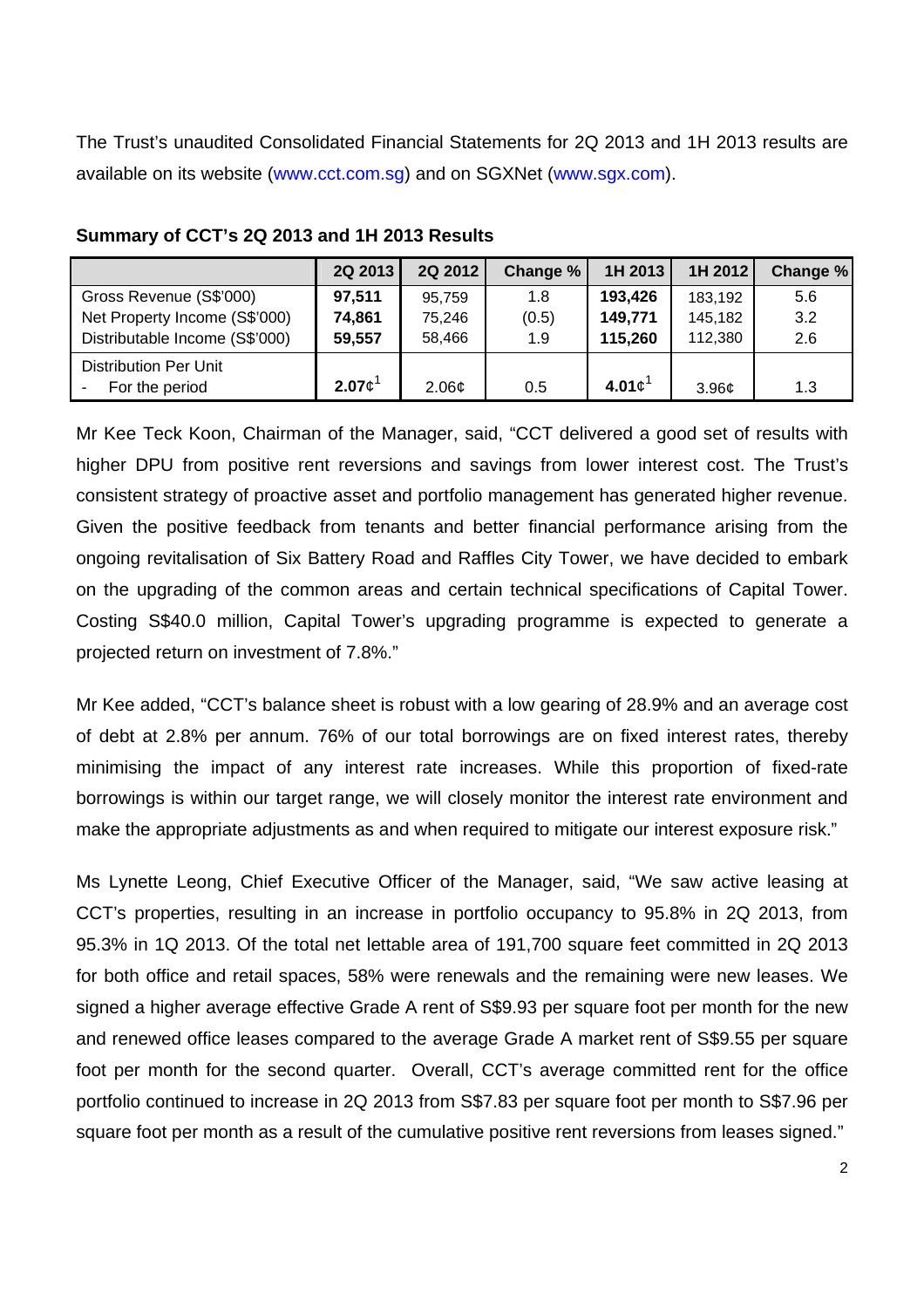Ms Leong added, "In particular, we are encouraged by the leasing progress of our three Grade A office buildings. The occupancy rate of Six Battery Road rose to 94.2% in 2Q 2013 from 93.2% in 1Q 2013, and it is expected to continue to increase through the second half of 2013 given the impending completion of the building's asset enhancement works. Capital Tower's remaining vacancy is currently under lease negotiation and, when completed, will substantially improve the building's committed occupancy rate. One George Street's occupancy rate increased from 94.4% to 97.2% this quarter due to new leases signed as well as expansion by existing tenants, although the occupancy rate will continue to fluctuate even as proactive backfilling of the expected vacancies take place. We will continue with our active leasing strategy to ensure better portfolio occupancy for CCT, with due regard to balancing it with the achievement of optimal rents."

New tenants signed in 2Q 2013 included AIMS AMP Capital Industrial REIT Management Limited and Mitsubishi UFJ Lease (Singapore) Pte. Ltd. Renewals were completed with tenants such as Bryan Cave International Consulting (Asia Pacific) Pte. Ltd, CBRE Pte. Ltd., and Noonday Asset Management Asia Pte Ltd. Demand in 2Q 2013 was supported by leasing interest from business sectors including Banking, Insurance and Financial Services, Business Consultancy, IT Media and Telecommunications and Manufacturing and Distribution.

## **Asset Enhancement Initiatives (AEIs) Updates**

## **(1) Capital Tower**

To maintain its lead position as a premium Grade A office tower, Capital Tower will undergo an upgrading of its common lobby areas and restrooms and modernisation of certain technical specifications. The main lobby will allow for a separate concierge for the major tenants of the building, and a turnstile system will be introduced to enhance security access. The entire upgrading is expected to cost S\$40.0 million and generate a projected return on investment of 7.8%. The works will take place in phases while tenants are in place with a scheduled completion date of 2Q 2015.

## **(2) Raffles City Tower**

Raffles City Tower's AEI at the main lobby, entrance lay-by (drop-off area), installation of security turnstiles, and Phases 1 and 2 of the complete makeover of the upper lift lobbies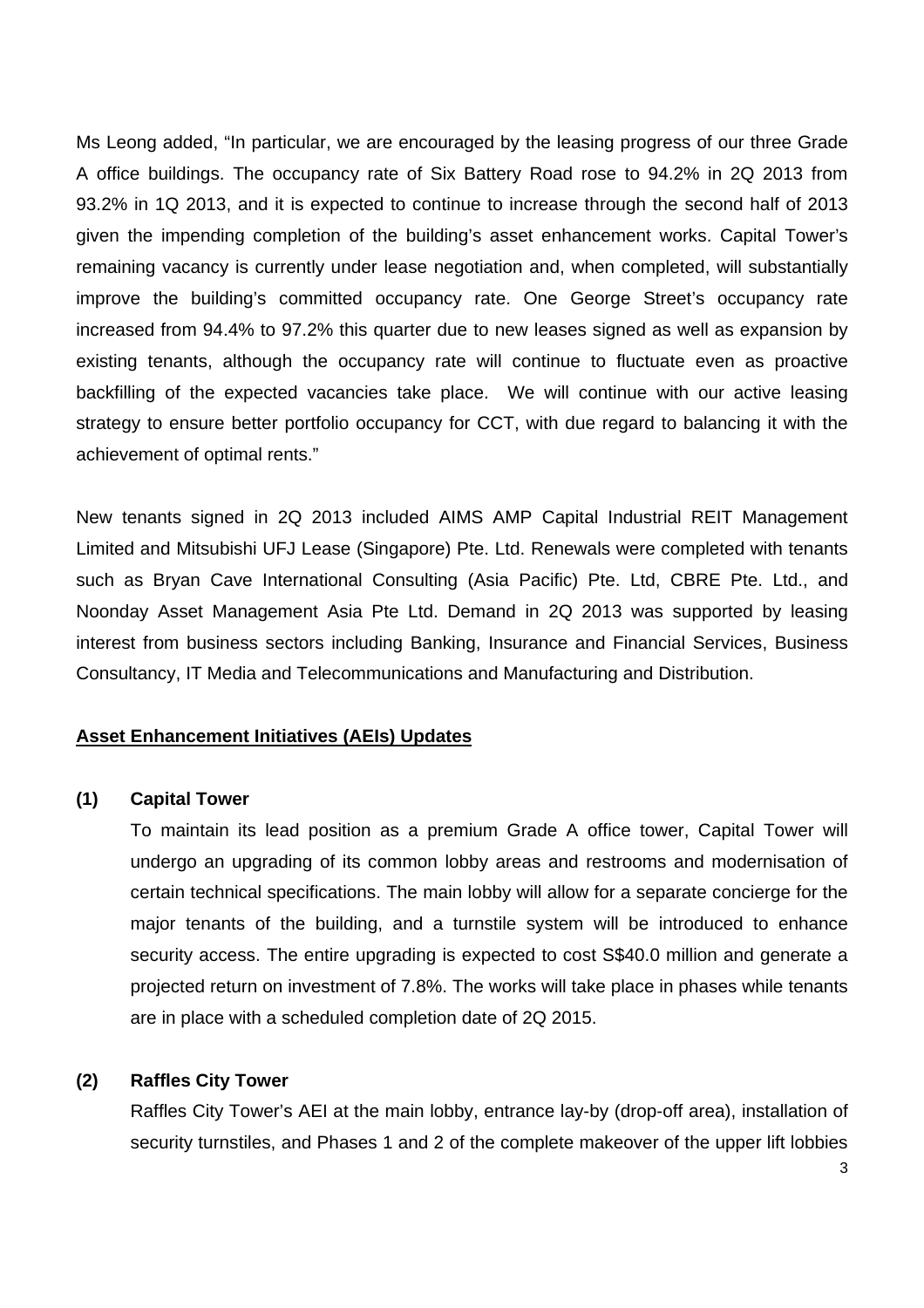were completed in June 2013. The entire upgrading will end by 2Q 2014, targeting a return on investment of 8.6%. The office tower's occupancy rate remains at 100% as at end-June 2013.

#### **(3) Six Battery Road**

The AEI at Six Battery Road is on track to be completed by end-2013. Of the 171,000 square feet targeted for upgrading in 2013, about 54% was upgraded by end-June 2013. The target return on investment is 8.1%, which we expect to exceed.

## **Prudent Capital Management**

Prudent capital management is one of the key thrusts for the Manager particularly in the midst of volatile capital market conditions. We have repaid the remaining debt outstanding in 2013, the S\$50.0 million 3.5% medium term notes, and are looking into the refinancing of the Trust's debt maturing in 2014 and 2015. Given the expiry of S\$370.0 million of interest rate swap in mid-March 2013, the borrowings were revised to floating interest rate basis at a significantly lower rate than the fixed rate of the interest rate swap. This resulted in the Trust's lower portfolio average cost of debt of 2.8% per annum in 2Q 2013. The Trust's gearing of 28.9% in 2Q 2013 was lowered from the previous 30.4% primarily due to the cancellation of S\$34.0 million of the CB due 2015 given its conversion into CCT units. This gives the Trust debt headroom, assuming a gearing of 40%, of S\$1.2 billion, for growth and investment opportunities.

## **Singapore Central Business District (CBD) Office Market**

Occupancy rate in Singapore's core Central Business District ("CBD") rose from 93.2% to 95.1% as a result of higher net absorption. The average monthly Grade A office rent was stable at S\$9.55 per square foot in the second quarter of 2013.

#### **Outlook**

Looking ahead, Singapore CBD's annual new office supply from 2013 to 2016 is expected to average about 1 million square feet. This compares favourably with the 20-year historical average annual new supply and average net absorption of 1.1 million square feet and 1.0 million square feet respectively. Office leasing activities are expected to remain healthy, providing an opportunity for average market rentals to be strengthened. This will benefit CCT given its lease expiry profile: the office leases that are due for renewal over the course of 2014 and an office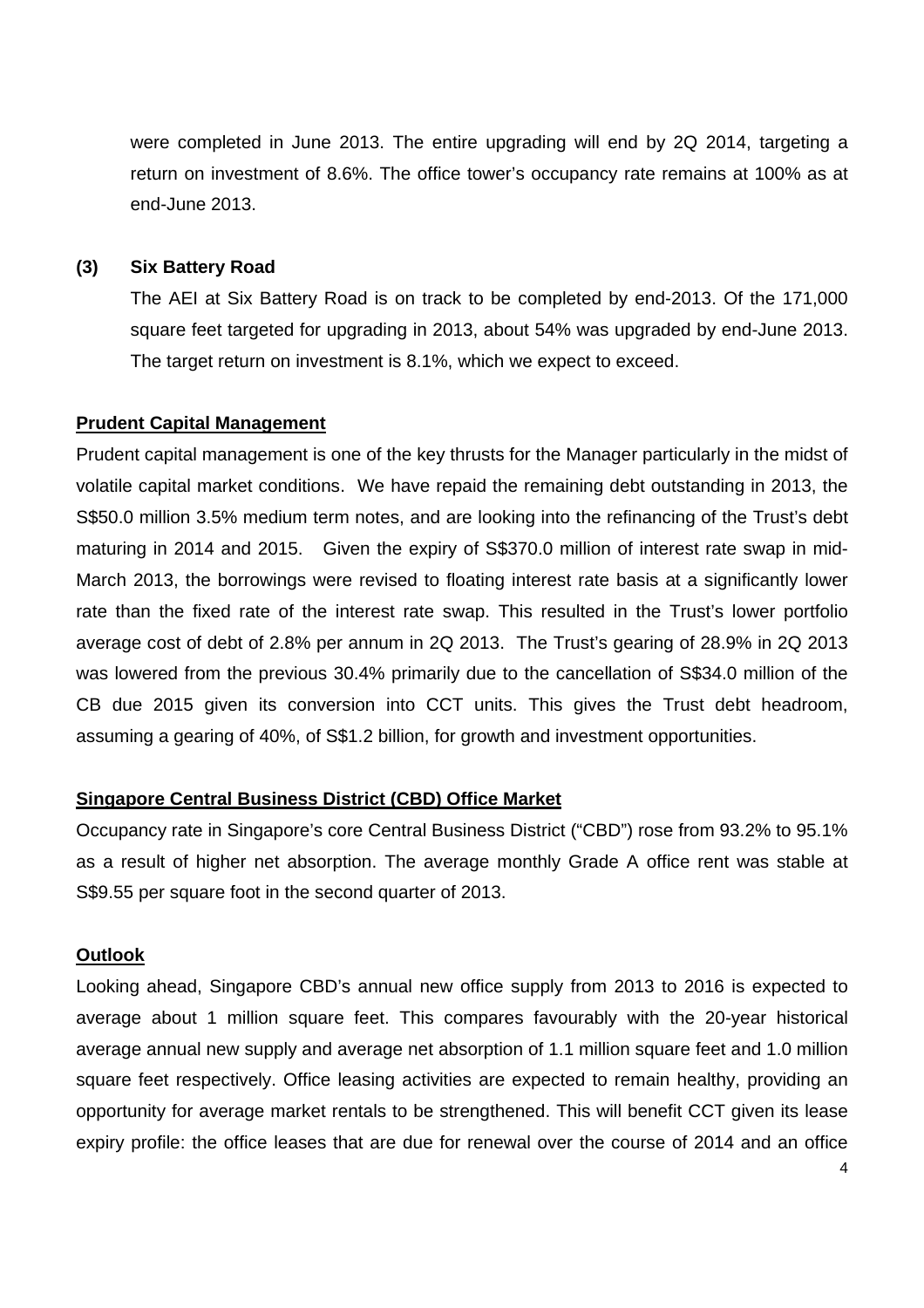lease that is due for review to market rent level in January 2014. For the month of June 2013, these leases contributed 12.7% and 4.1% of CCT's gross rental income respectively.

In the second half of 2013 ("2H 2013"), CCT's performance will be impacted by the cessation of yield protection for One George Street on 10 July 2013. The expected loss of yield protection income for 2H 2013 is estimated to be approximately  $\text{S}_6^88$  million<sup>2</sup>. However, this will be mitigated by better portfolio occupancy combined with positive rent reversions, and interest expense savings. In addition, CCT has retained S\$10.8 million of tax-exempt distributable income from Quill Capita Trust and is evaluating various options of use, including future distributions to CCT unitholders.

 $-$  END $-$ 

## **About CapitaCommercial Trust** (www.cct.com.sg)

CapitaCommercial Trust is Singapore's first listed commercial REIT with a market capitalisation of S\$4.3 billion. CCT aims to own and invest in real estate and real estate-related assets which are income producing and used, or predominantly used, for commercial purposes. The total asset size of CCT is S\$7.06 billion as at 30 June 2013, comprising a portfolio of 10 prime commercial properties in Singapore, as well as investments in Malaysia. The properties in Singapore are Capital Tower, Six Battery Road, One George Street, HSBC Building, Raffles City (60% interest through RCS Trust), Twenty Anson, Bugis Village, Wilkie Edge, Golden Shoe Car Park and CapitaGreen (40% interest through the joint venture, MSO Trust).

In addition, CCT is a substantial unitholder of Quill Capita Trust with 30% unitholdings and has taken a 7.4% stake in the Malaysia Commercial Development Fund Pte. Ltd. (MCDF). Quill Capita Trust is a commercial REIT listed on Bursa Malaysia Securities Berhad, with a portfolio of 10 commercial properties in Kuala Lumpur, Cyberjaya and Penang. MCDF is CapitaLand's first and largest Malaysia private real estate fund with a focus on real estate development properties primarily in Kuala Lumpur and the Klang Valley, Malaysia.

Since 18 September 2009, CCT has been a constituent of FTSE4Good Index Series (FTSE4Good), a series of benchmark and tradable indices derived from the globally recognized FTSE Global Equity Index Series. FTSE4Good is designed to track the performance of companies meeting international corporate responsibility standards and forms the basis for over 70 different funds and investment products.

CCT is managed by an external manager, CapitaCommercial Trust Management Limited, which is an indirect wholly-owned subsidiary of CapitaLand Limited, one of the largest real estate companies in Southeast Asia by market capitalisation.

**\_\_\_\_\_\_\_\_\_\_\_\_\_\_\_\_\_\_\_\_\_\_\_\_\_\_\_\_\_\_\_\_\_\_\_\_\_\_\_\_\_\_\_\_\_\_\_\_\_\_\_\_\_\_\_\_\_\_\_\_\_\_\_\_\_\_\_\_\_\_\_\_\_\_\_\_** 

**Issued by CapitaCommercial Trust Management Limited**  (Company registration no. 200309059W)

 2 Assuming all new leases in 2H 2013 would be signed at S\$9.20 psf per month and occupancy net of upcoming vacancies as at end 2013 to be 92.3%.